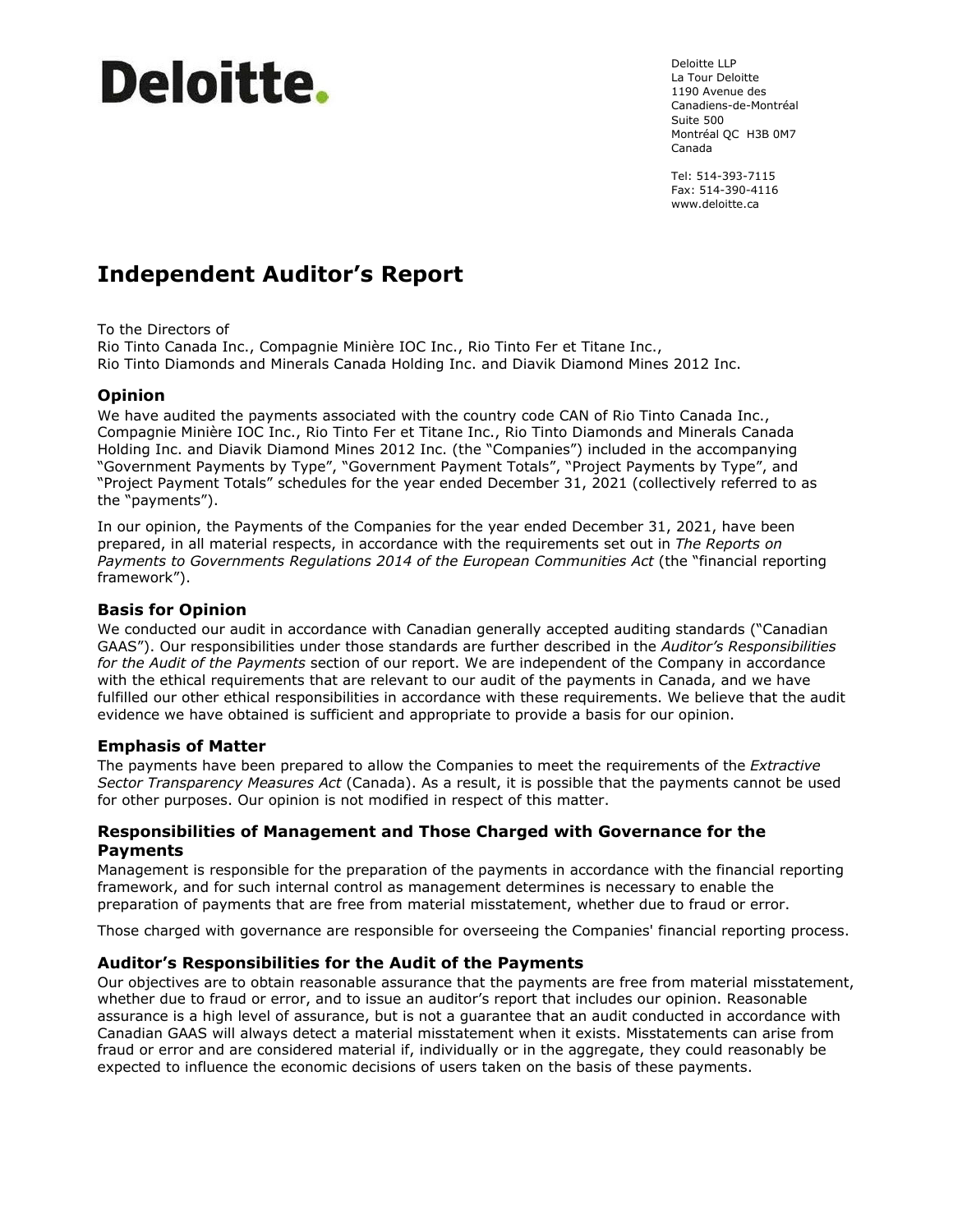As part of an audit in accordance with Canadian GAAS, we exercise professional judgment and maintain professional skepticism throughout the audit. We also:

- Identify and assess the risks that payments have material misstatements, whether due to fraud or error, design and perform audit procedures responsive to those risks, and obtain audit evidence that is sufficient and appropriate to provide a basis for our opinion. The risk of not detecting a material misstatement resulting from fraud is higher than for one resulting from error, as fraud may involve collusion, forgery, intentional omissions, misrepresentations, or the override of internal control.
- Obtain an understanding of internal control relevant to the audit in order to design audit procedures that are appropriate in the circumstances, but not for the purpose of expressing an opinion on the effectiveness of the Companies' internal control.
- Evaluate the appropriateness of accounting policies used and the reasonableness of accounting estimates, if any, and related disclosures made by management.
- Obtain sufficient appropriate audit evidence regarding the financial information of the entities or business activities within the Companies to express an opinion on the payments. We are responsible for the direction, supervision and performance of the group audit. We remain solely responsible for our audit opinion.

We communicate with those charged with governance regarding, among other matters, the planned scope and timing of the audit and significant audit findings, including any significant deficiencies in internal control that we identify during our audit.

The engagement partner on the audit resulting in this independent auditor's report is Brigitte Vachon.

Deloitte LLP

May 27, 2022

\_\_\_\_\_\_\_\_\_\_\_\_\_\_\_\_\_\_\_\_\_\_\_\_

 $1$  FCPA Auditor, Public Accounting Permit nº A113057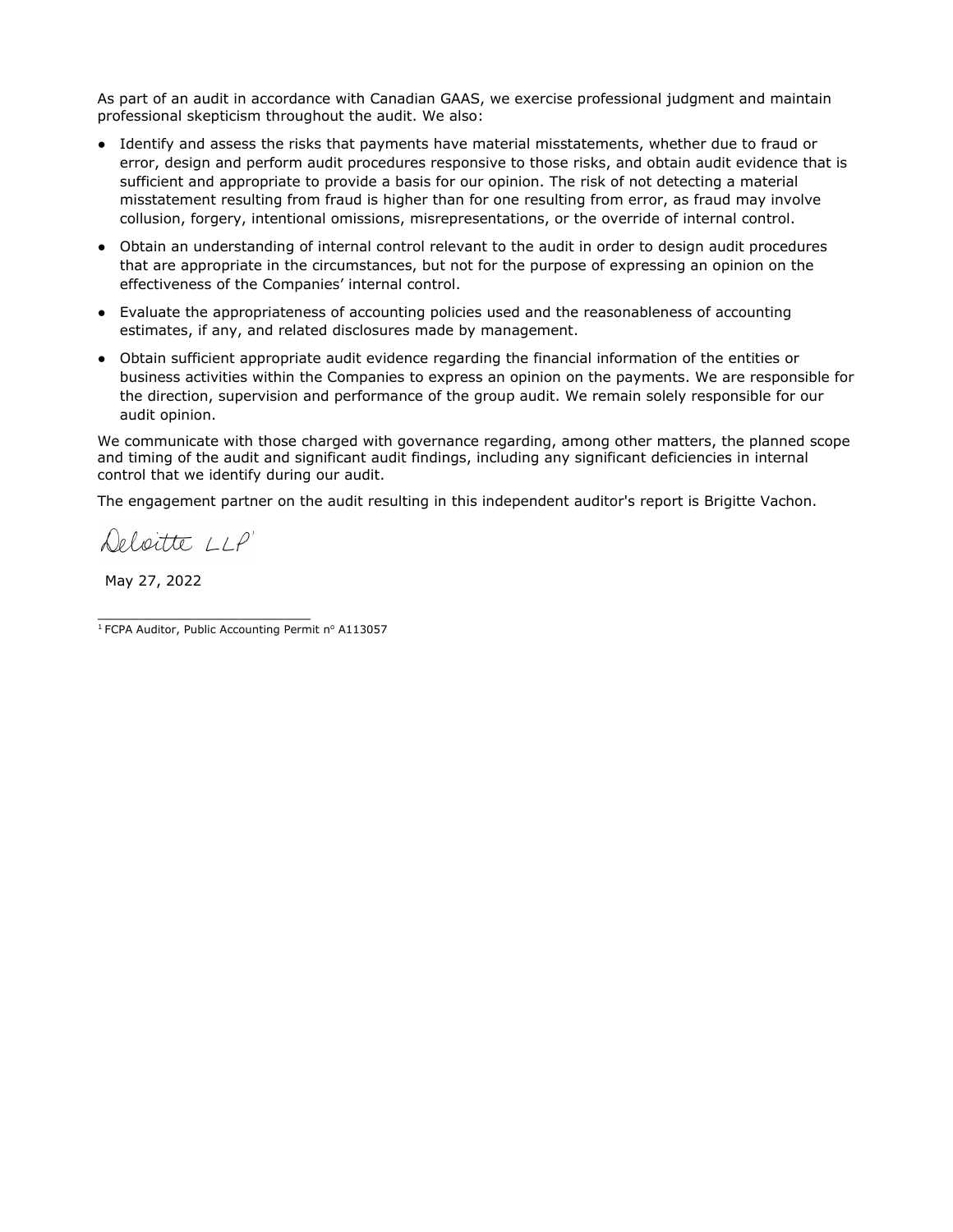| <b>GOVERNMENT PAYMENTS BY TYPE</b>                                        |                     |                     |                     |                |              |            |                     |                        |
|---------------------------------------------------------------------------|---------------------|---------------------|---------------------|----------------|--------------|------------|---------------------|------------------------|
| For the year ended December 31, 2021                                      |                     |                     |                     |                |              |            |                     |                        |
| <b>Tax Authority Name</b>                                                 | <b>Country Code</b> | <b>Payment type</b> | <b>Country Code</b> | <b>Amount</b>  | <b>Notes</b> | Currency   | <b>Company Name</b> | <b>Report End Date</b> |
| <b>AUSTRALIAN TAXATION OFFICE</b>                                         | AUS                 | Tax                 | AUS                 | 7,581,778,752  |              | <b>USD</b> | RIO TINTO PLC       | 2021-12-31             |
| NORTHERN TERRITORY REVENUE OFFICE                                         | AUS                 | Fees                | AUS                 | 7,475,640      |              | <b>USD</b> | RIO TINTO PLC       | 2021-12-31             |
| NORTHERN TERRITORY REVENUE OFFICE                                         | AUS                 | Royalties           | AUS                 | 37,641,355     |              | <b>USD</b> | RIO TINTO PLC       | 2021-12-31             |
| <b>STATE OF QUEENSLAND</b>                                                | AUS                 | Fees                | AUS                 | 1,627,134      |              | <b>USD</b> | RIO TINTO PLC       | 2021-12-31             |
| <b>STATE OF QUEENSLAND</b>                                                | AUS                 | Royalties           | AUS                 | 68,811,646     |              | <b>USD</b> | RIO TINTO PLC       | 2021-12-31             |
| <b>STATE OF WESTERN AUSTRALIA</b>                                         | AUS                 | Fees                | AUS                 | 2,633,445      |              | <b>USD</b> | RIO TINTO PLC       | 2021-12-31             |
| <b>STATE OF WESTERN AUSTRALIA</b>                                         | AUS                 | Royalties           | AUS                 | 2,959,630,408  |              | <b>USD</b> | RIO TINTO PLC       | 2021-12-31             |
| <b>FEDERAL REVENUE OF BRAZIL</b>                                          | <b>BRA</b>          | Tax                 | <b>BRA</b>          | 222,102        |              | <b>USD</b> | RIO TINTO PLC       | 2021-12-31             |
| <b>FEDERAL REVENUE OF BRAZIL</b>                                          | <b>BRA</b>          | Fees                | <b>BRA</b>          | 334,123        |              | <b>USD</b> | RIO TINTO PLC       | 2021-12-31             |
| <b>CANADA REVENUE AGENCY</b>                                              | CAN                 | Tax                 | CAN                 | 457,306,356    |              | <b>USD</b> | RIO TINTO PLC       | 2021-12-31             |
| CONSEIL DES INNUS DE EKUANITSHIT                                          | CAN                 | Fees                | CAN                 | 957,952        |              | <b>USD</b> | RIO TINTO PLC       | 2021-12-31             |
| <b>GOVERNMENT OF NEWFOUNDLAND AND LABRADOR</b>                            | CAN                 | Tax                 | CAN                 | 58,436,715     |              | <b>USD</b> | RIO TINTO PLC       | 2021-12-31             |
| <b>GOVERNMENT OF NEWFOUNDLAND AND LABRADOR</b>                            | CAN                 | Fees                | CAN                 | 480,776        |              | <b>USD</b> | RIO TINTO PLC       | 2021-12-31             |
| <b>GOVERNMENT OF NORTHWEST TERRITORIES</b>                                | CAN                 | Tax                 | CAN                 | 4,577,962      |              | <b>USD</b> | RIO TINTO PLC       | 2021-12-31             |
| <b>GOVERNMENT OF NORTHWEST TERRITORIES</b>                                | CAN                 | Fees                | CAN                 | 4,277,606      | (i)          | <b>USD</b> | RIO TINTO PLC       | 2021-12-31             |
| INNU NATION (LABRADOR)                                                    | CAN                 | Fees                | CAN                 | 2,758,587      |              | <b>USD</b> | RIO TINTO PLC       | 2021-12-31             |
| LES INNUS DE UASHAT MAK MANI-UTENAM AND LES INNUS DE MATIMEKUSH-LAC JOHN' | CAN                 | Fees                | CAN                 | 3,462,372      |              | <b>USD</b> | RIO TINTO PLC       | 2021-12-31             |
| LUTSEL K'E DENE FIRST NATION                                              | CAN                 | Fees                | CAN                 | 187,268        | (i)          | <b>USD</b> | RIO TINTO PLC       | 2021-12-31             |
| REVENUE QUÉBEC                                                            | CAN                 | Tax                 | CAN                 | 1,428,172      | (iii)        | <b>USD</b> | RIO TINTO PLC       | 2021-12-31             |
| <b>TLICHO GOVERNMENT</b>                                                  | CAN                 | Fees                | CAN                 | 907,723        | (i)          | <b>USD</b> | RIO TINTO PLC       | 2021-12-31             |
| <b>YELLOWKNIVES DENE FIRST NATION</b>                                     | CAN                 | Fees                | CAN                 | 521,769        | (i)          | <b>USD</b> | RIO TINTO PLC       | 2021-12-31             |
| MADAGASCAR - GENERAL DIRECTION OF TAXES                                   | <b>MDG</b>          | Tax                 | MDG                 | 688,393        |              | <b>USD</b> | RIO TINTO PLC       | 2021-12-31             |
| MADAGASCAR - GENERAL DIRECTION OF TAXES                                   | MDG                 | Fees                | MDG                 | 211,358        |              | <b>USD</b> | RIO TINTO PLC       | 2021-12-31             |
| MADAGASCAR - GENERAL DIRECTION OF TAXES                                   | MDG                 | Royalties           | MDG                 | 3,905,530      |              | <b>USD</b> | RIO TINTO PLC       | 2021-12-31             |
| <b>ERDENES OYU TOLGOI LLC</b>                                             | MNG                 | Fees                | MNG                 | 2,000,202      |              | <b>USD</b> | RIO TINTO PLC       | 2021-12-31             |
| <b>GENERAL DEPARTMENT OF TAXATION</b>                                     | MNG                 | Fees                | <b>MNG</b>          | 269,514        |              | <b>USD</b> | RIO TINTO PLC       | 12/31/2021             |
| <b>GENERAL DEPARTMENT OF TAXATION</b>                                     | MNG                 | Royalties           | MNG                 | 124,765,788    |              | <b>USD</b> | RIO TINTO PLC       | 12/31/2021             |
| GOBI OYU DEVELOPMENT SUPPORT FUND                                         | MNG                 | <b>Bonuses</b>      | MNG                 | 5,702,792      | (ii)         | <b>USD</b> | RIO TINTO PLC       | 2021-12-31             |
| <b>OTHER MONGOLIAN GOVERNMENT AGENCIES</b>                                | MNG                 | Fees                | MNG                 | 2,235,836      |              | <b>USD</b> | RIO TINTO PLC       | 2021-12-31             |
| UMNUGOVI PROVINCE                                                         | MNG                 | Tax                 | MNG                 | 8,337,301      |              | <b>USD</b> | RIO TINTO PLC       | 2021-12-31             |
| UMNUGOVI PROVINCE                                                         | MNG                 | Fees                | MNG                 | 4,838,810      |              | <b>USD</b> | RIO TINTO PLC       | 2021-12-31             |
| <b>THE NATIONAL SUPERINTENDENCY OF CUSTOMS AND TAX ADMINISTRATION</b>     | PER                 | Fees                | <b>PER</b>          | 12,208,624     |              | <b>USD</b> | RIO TINTO PLC       | 2021-12-31             |
| SERBIA - TAX ADMINISTRATION                                               | SRB                 | Fees                | SRB                 | 428,749        |              | <b>USD</b> | RIO TINTO PLC       | 2021-12-31             |
| CALIFORNIA FRANCHISE TAX BOARD                                            | <b>USA</b>          | Tax                 | USA                 | 1,542,944      |              | <b>USD</b> | RIO TINTO PLC       | 2021-12-31             |
| <b>INTERNAL REVENUE SERVICE</b>                                           | USA                 | Tax                 | USA                 | 80,611,817     |              | <b>USD</b> | RIO TINTO PLC       | 2021-12-31             |
| <b>KERN COUNTY (CA)</b>                                                   | USA                 |                     | USA                 | 9,278,886      |              | USD        | RIO TINTO PLC       | 2021-12-31             |
| MINNESOTA DEPARTMENT OF REVENUE                                           | <b>USA</b>          | Fees                | USA                 |                |              | <b>USD</b> | RIO TINTO PLC       | 2021-12-31             |
|                                                                           |                     | Tax                 |                     | 131,628        |              |            |                     |                        |
| <b>OHIO TREASURER OF STATE</b>                                            | USA                 | Tax                 | USA                 | 302,473        |              | USD        | RIO TINTO PLC       | 2021-12-31             |
| <b>SALT LAKE COUNTY (UT)</b>                                              | USA                 | Fees                | USA                 | 43,994,818     |              | <b>USD</b> | RIO TINTO PLC       | 2021-12-31             |
| UTAH STATE TAX COMMISSION                                                 | USA                 | Royalties           | USA                 | 17,688,706     |              | <b>USD</b> | RIO TINTO PLC       | 2021-12-31             |
| SOUTH AFRICAN REVENUE SERVICE                                             | ZAF                 | Tax                 | ZAF                 | 22, 181, 116   |              | <b>USD</b> | RIO TINTO PLC       | 2021-12-31             |
| SOUTH AFRICAN REVENUE SERVICE                                             | ZAF                 | Royalties           | ZAF                 | 1,035,022      |              | <b>USD</b> | RIO TINTO PLC       | 2021-12-31             |
|                                                                           |                     |                     |                     | 11,537,818,170 |              |            |                     |                        |

(i) This is 60% of the total payment, being Rio Tinto's share of Diavik. On November 17, 2021, Rio Tinto acquired the remaining 40% share and from this date onward, 100% of the total payment is included. (ii) Bonus includes amounts paid under Oyu Tolgoi LLC's Communities Co‐operation Agreement

(iii) Tax amount is net of (USD 552,471) in R&D credits applied against income tax payment

| urrency:   | <b>Company Name</b>  | <b>Report End Date</b> |
|------------|----------------------|------------------------|
| <b>USD</b> | <b>RIO TINTO PLC</b> | 2021-12-31             |
| <b>USD</b> | <b>RIO TINTO PLC</b> | 2021-12-31             |
| <b>USD</b> | <b>RIO TINTO PLC</b> | 2021-12-31             |
| <b>USD</b> | RIO TINTO PLC        | 2021-12-31             |
| <b>USD</b> | <b>RIO TINTO PLC</b> | 2021-12-31             |
| <b>USD</b> | <b>RIO TINTO PLC</b> | 2021-12-31             |
| <b>USD</b> | <b>RIO TINTO PLC</b> | 2021-12-31             |
| <b>USD</b> | <b>RIO TINTO PLC</b> | 2021-12-31             |
| <b>USD</b> | <b>RIO TINTO PLC</b> | 2021-12-31             |
| <b>USD</b> | <b>RIO TINTO PLC</b> | 2021-12-31             |
| <b>USD</b> | <b>RIO TINTO PLC</b> | 2021-12-31             |
| <b>USD</b> | <b>RIO TINTO PLC</b> | 2021-12-31             |
| <b>USD</b> | <b>RIO TINTO PLC</b> | 2021-12-31             |
| <b>USD</b> | <b>RIO TINTO PLC</b> | 2021-12-31             |
| <b>USD</b> | <b>RIO TINTO PLC</b> | 2021-12-31             |
| <b>USD</b> | RIO TINTO PLC        | 2021-12-31             |
| <b>USD</b> | <b>RIO TINTO PLC</b> | 2021-12-31             |
| <b>USD</b> | <b>RIO TINTO PLC</b> | 2021-12-31             |
| <b>USD</b> | <b>RIO TINTO PLC</b> | 2021-12-31             |
| USD        | <b>RIO TINTO PLC</b> | 2021-12-31             |
| <b>USD</b> | <b>RIO TINTO PLC</b> | 2021-12-31             |
| USD        | <b>RIO TINTO PLC</b> | 2021-12-31             |
| <b>USD</b> | <b>RIO TINTO PLC</b> | 2021-12-31             |
| <b>USD</b> | <b>RIO TINTO PLC</b> | 2021-12-31             |
| <b>USD</b> | <b>RIO TINTO PLC</b> | 2021-12-31             |
| <b>USD</b> | <b>RIO TINTO PLC</b> | 12/31/2021             |
| <b>USD</b> | <b>RIO TINTO PLC</b> | 12/31/2021             |
| <b>USD</b> | <b>RIO TINTO PLC</b> | 2021-12-31             |
| <b>USD</b> | <b>RIO TINTO PLC</b> | 2021-12-31             |
| <b>USD</b> | <b>RIO TINTO PLC</b> | 2021-12-31             |
| <b>USD</b> | RIO TINTO PLC        | 2021-12-31             |
| <b>USD</b> | RIO TINTO PLC        | 2021-12-31             |
| <b>USD</b> | RIO TINTO PLC        | 2021-12-31             |
| USD        | RIO TINTO PLC        | 2021-12-31             |
| USD        | RIO TINTO PLC        | 2021-12-31             |
| <b>USD</b> | RIO TINTO PLC        | 2021-12-31             |
| <b>USD</b> | RIO TINTO PLC        | 2021-12-31             |
| <b>USD</b> | RIO TINTO PLC        | 2021-12-31             |
| <b>USD</b> | RIO TINTO PLC        | 2021-12-31             |
| <b>USD</b> | RIO TINTO PLC        | 2021-12-31             |
| <b>USD</b> | RIO TINTO PLC        | 2021-12-31             |
| USD        | RIO TINTO PLC        | 2021-12-31             |
|            |                      |                        |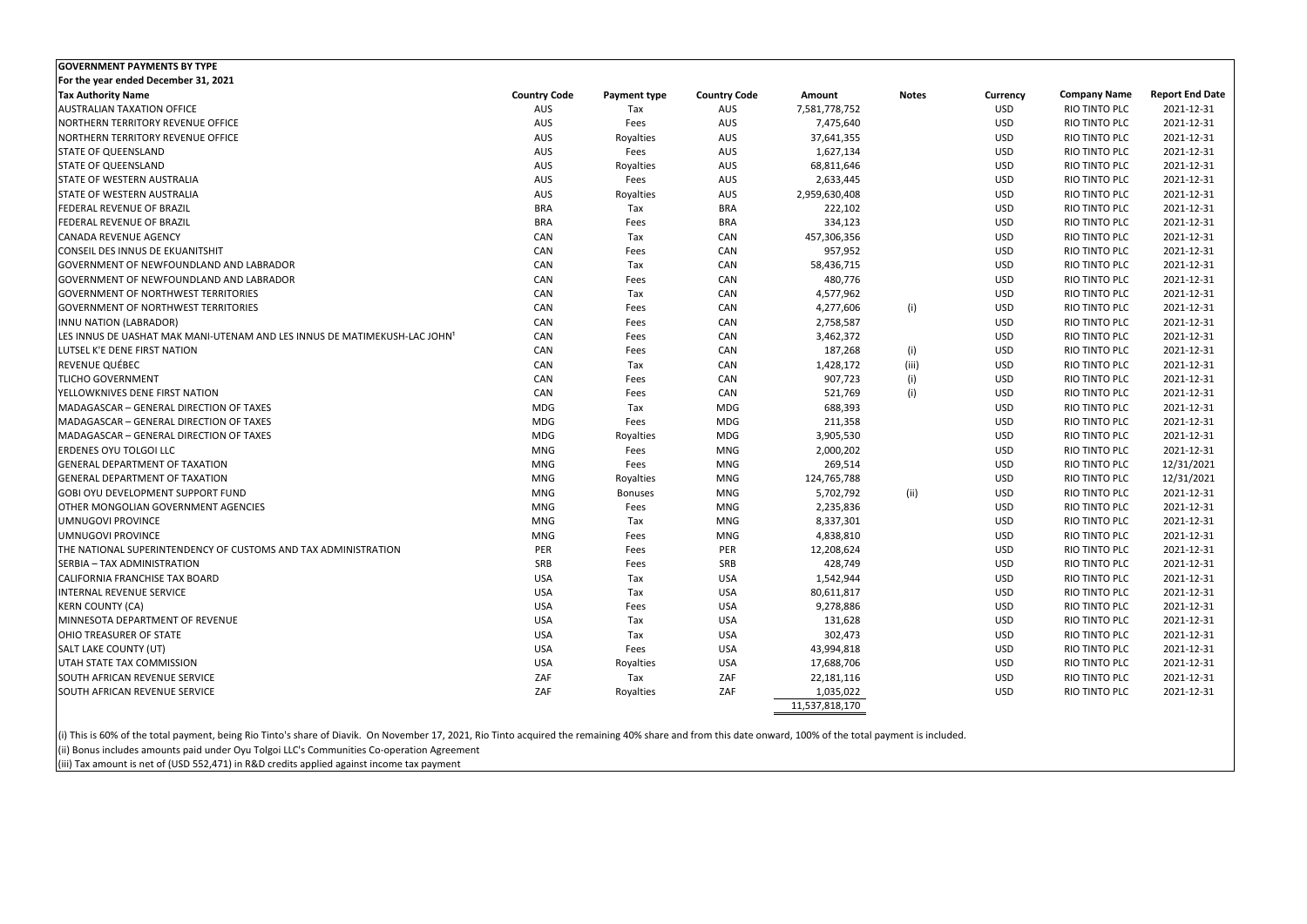| <b>GOVERNMENT PAYMENT TOTALS</b>                                          |                     |                |              |                 |                     |                        |
|---------------------------------------------------------------------------|---------------------|----------------|--------------|-----------------|---------------------|------------------------|
| For the year ended December 31, 2021                                      |                     |                |              |                 |                     |                        |
| Government                                                                | <b>Country Code</b> | Amount         | <b>Notes</b> | <b>Currency</b> | <b>Company Name</b> | <b>Report End Date</b> |
| <b>AUSTRALIAN TAXATION OFFICE</b>                                         | AUS                 | 7,581,778,752  | (i)          | <b>USD</b>      | RIO TINTO PLC       | 2021-12-31             |
| CALIFORNIA FRANCHISE TAX BOARD                                            | <b>USA</b>          | 1,542,944      |              | <b>USD</b>      | RIO TINTO PLC       | 2021-12-31             |
| <b>CANADA REVENUE AGENCY</b>                                              | CAN                 | 457,306,356    | (i)          | <b>USD</b>      | RIO TINTO PLC       | 2021-12-31             |
| <b>CONSEIL DES INNUS DE EKUANITSHIT</b>                                   | CAN                 | 957,952        | (i)          | <b>USD</b>      | RIO TINTO PLC       | 2021-12-31             |
| ERDENES OYU TOLGOI LLC                                                    | <b>MNG</b>          | 2,000,202      | (ii)         | <b>USD</b>      | RIO TINTO PLC       | 2021-12-31             |
| FEDERAL REVENUE OF BRAZIL                                                 | <b>BRA</b>          | 556,225        | (i)          | <b>USD</b>      | RIO TINTO PLC       | 2021-12-31             |
| <b>GENERAL DEPARTMENT OF TAXATION</b>                                     | <b>MNG</b>          | 125,035,302    | (ii)         | <b>USD</b>      | RIO TINTO PLC       | 2021-12-31             |
| GOBI OYU DEVELOPMENT SUPPORT FUND                                         | <b>MNG</b>          | 5,702,792      | (ii)         | <b>USD</b>      | RIO TINTO PLC       | 2021-12-31             |
| GOVERNMENT OF NEWFOUNDLAND AND LABRADOR                                   | CAN                 | 58,917,491     | (i)          | <b>USD</b>      | RIO TINTO PLC       | 2021-12-31             |
| <b>GOVERNMENT OF NORTHWEST TERRITORIES</b>                                | CAN                 | 8,855,568      | (i)          | <b>USD</b>      | RIO TINTO PLC       | 2021-12-31             |
| INNU NATION (LABRADOR)                                                    | CAN                 | 2,758,587      | (i)          | <b>USD</b>      | RIO TINTO PLC       | 2021-12-31             |
| INTERNAL REVENUE SERVICE                                                  | <b>USA</b>          | 80,611,817     |              | <b>USD</b>      | RIO TINTO PLC       | 2021-12-31             |
| <b>KERN COUNTY (CA)</b>                                                   | <b>USA</b>          | 9,278,886      |              | <b>USD</b>      | RIO TINTO PLC       | 2021-12-31             |
| LES INNUS DE UASHAT MAK MANI-UTENAM AND LES INNUS DE MATIMEKUSH-LAC JOHN' | CAN                 | 3,462,372      | (i)          | <b>USD</b>      | RIO TINTO PLC       | 2021-12-31             |
| LUTSEL K'E DENE FIRST NATION                                              | CAN                 | 187,268        | (i)          | <b>USD</b>      | RIO TINTO PLC       | 2021-12-31             |
| MADAGASCAR - GENERAL DIRECTION OF TAXES                                   | <b>MDG</b>          | 4,805,281      | (i)          | <b>USD</b>      | RIO TINTO PLC       | 2021-12-31             |
| MINNESOTA DEPARTMENT OF REVENUE                                           | <b>USA</b>          | 131,628        |              | <b>USD</b>      | RIO TINTO PLC       | 2021-12-31             |
| NORTHERN TERRITORY REVENUE OFFICE                                         | <b>AUS</b>          | 45,116,995     | (i)          | <b>USD</b>      | RIO TINTO PLC       | 2021-12-31             |
| OHIO TREASURER OF STATE                                                   | <b>USA</b>          | 302,473        |              | <b>USD</b>      | RIO TINTO PLC       | 2021-12-31             |
| OTHER MONGOLIAN GOVERNMENT AGENCIES                                       | <b>MNG</b>          | 2,235,836      | (ii)         | <b>USD</b>      | RIO TINTO PLC       | 2021-12-31             |
| REVENUE QUÉBEC                                                            | CAN                 | 1,428,172      | (i) (iii)    | <b>USD</b>      | RIO TINTO PLC       | 2021-12-31             |
| SALT LAKE COUNTY (UT)                                                     | <b>USA</b>          | 43,994,818     |              | <b>USD</b>      | RIO TINTO PLC       | 2021-12-31             |
| SERBIA - TAX ADMINISTRATION                                               | SRB                 | 428,749        | (i)          | <b>USD</b>      | RIO TINTO PLC       | 2021-12-31             |
| SOUTH AFRICAN REVENUE SERVICE                                             | ZAF                 | 23,216,138     | (i)          | <b>USD</b>      | RIO TINTO PLC       | 2021-12-31             |
| <b>STATE OF QUEENSLAND</b>                                                | <b>AUS</b>          | 70,438,780     | (i)          | <b>USD</b>      | RIO TINTO PLC       | 2021-12-31             |
| <b>STATE OF WESTERN AUSTRALIA</b>                                         | AUS                 | 2,962,263,853  | (i)          | <b>USD</b>      | RIO TINTO PLC       | 2021-12-31             |
| THE NATIONAL SUPERINTENDENCY OF CUSTOMS AND TAX ADMINISTRATION            | PER                 | 12,208,624     | (i)          | <b>USD</b>      | RIO TINTO PLC       | 2021-12-31             |
| <b>TLICHO GOVERNMENT</b>                                                  | CAN                 | 907,723        | (i)          | <b>USD</b>      | RIO TINTO PLC       | 2021-12-31             |
| UMNUGOVI PROVINCE                                                         | <b>MNG</b>          | 13,176,111     | (ii)         | <b>USD</b>      | RIO TINTO PLC       | 2021-12-31             |
| UTAH STATE TAX COMMISSION                                                 | <b>USA</b>          | 17,688,706     |              | <b>USD</b>      | RIO TINTO PLC       | 2021-12-31             |
| YELLOWKNIVES DENE FIRST NATION                                            | CAN                 | 521,769        | (i)          | <b>USD</b>      | RIO TINTO PLC       | 2021-12-31             |
|                                                                           |                     | 11,537,818,170 |              |                 |                     |                        |
|                                                                           |                     |                |              |                 |                     |                        |

(i) Amounts in local currency are converted to US\$ at the average exchange rate for the year.

(ii) Amounts in local currency are converted to US\$ at the exchange rate at the time the payments were made.

(iii) Tax amount is net of (USD 552,471) in R&D credits applied against income tax payment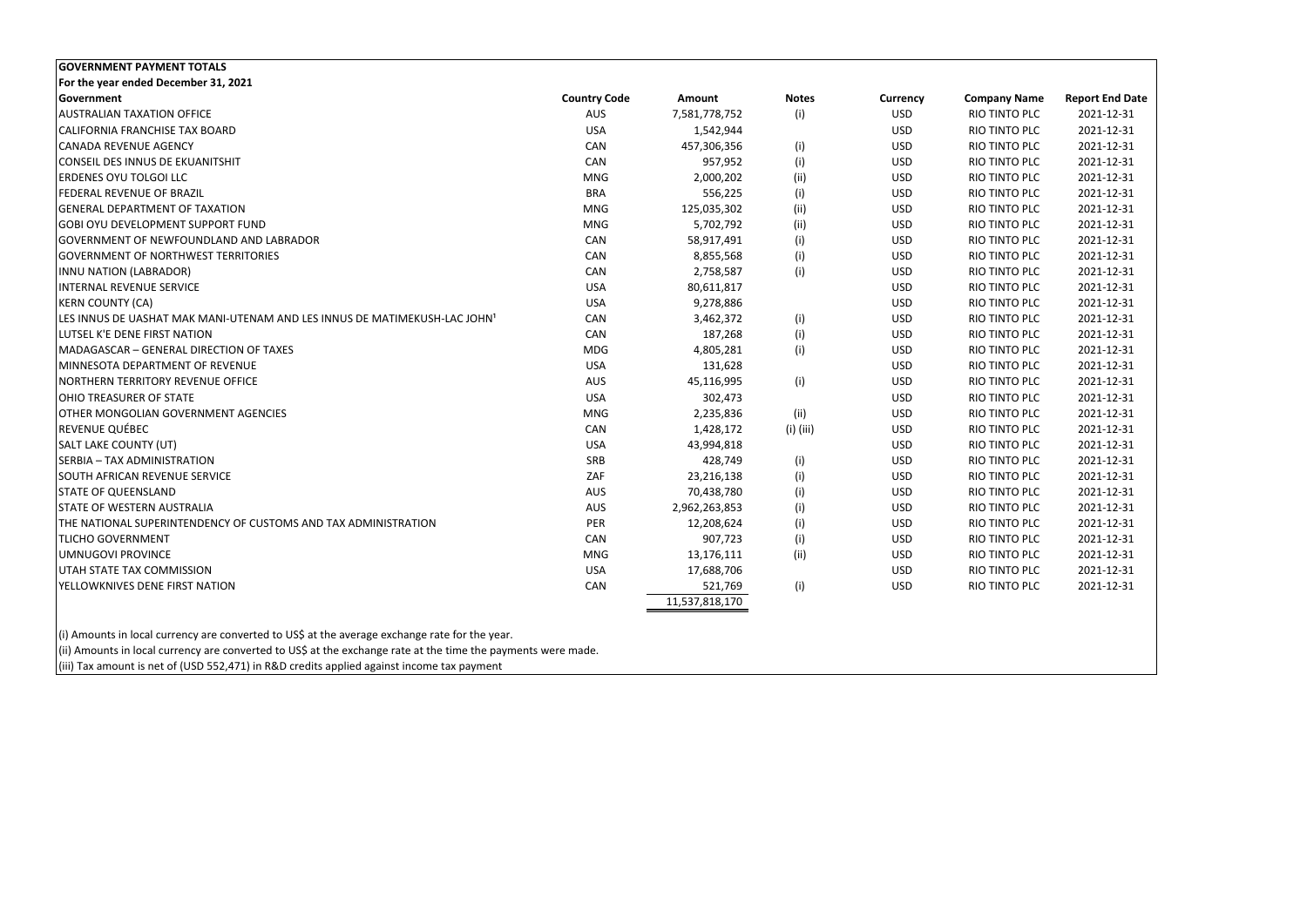| <b>PROJECT PAYMENTS BY TYPE</b>             |                     |                 |                          |              |                 |                        |
|---------------------------------------------|---------------------|-----------------|--------------------------|--------------|-----------------|------------------------|
| For the year ended December 31, 2021        |                     |                 |                          |              |                 |                        |
| <b>Project Name</b>                         | <b>Payment Type</b> | <b>Amount</b>   | <b>Country Code List</b> | <b>Notes</b> | <b>Currency</b> | <b>Report End Date</b> |
| PILBARA - WESTERN AUSTRALIA                 | Tax                 | 7,745,747,370   | <b>AUS</b>               | (ii)         | <b>USD</b>      | 2021-12-31             |
| PILBARA - WESTERN AUSTRALIA                 | Royalties           | 2,952,629,372   | <b>AUS</b>               |              | <b>USD</b>      | 2021-12-31             |
| PILBARA - WESTERN AUSTRALIA                 | Fees                | 1,539,835       | <b>AUS</b>               |              | <b>USD</b>      | 2021-12-31             |
| <b>ARGYLE - AUSTRALIA</b>                   | Tax                 | (144, 128, 272) | <b>AUS</b>               | (ii)         | <b>USD</b>      | 2021-12-31             |
| <b>ARGYLE - AUSTRALIA</b>                   | Royalties           | 4,629,394       | <b>AUS</b>               |              | <b>USD</b>      | 2021-12-31             |
| <b>ARGYLE - AUSTRALIA</b>                   | Fees                | 912,207         | AUS                      |              | <b>USD</b>      | 2021-12-31             |
| DAMPIER SALT - AUSTRALIA                    | Tax                 | 11,464,268      | AUS                      | (i)          | <b>USD</b>      | 2021-12-31             |
| DAMPIER SALT - AUSTRALIA                    | Royalties           | 2,371,642       | AUS                      |              | <b>USD</b>      | 2021-12-31             |
| DAMPIER SALT - AUSTRALIA                    | Fees                | 181,404         | AUS                      |              | <b>USD</b>      | 2021-12-31             |
| <b>GOVE - AUSTRALIA</b>                     | Royalties           | 37,641,355      | AUS                      |              | <b>USD</b>      | 2021-12-31             |
| <b>GOVE - AUSTRALIA</b>                     | Fees                | 7,475,639       | AUS                      |              | <b>USD</b>      | 2021-12-31             |
| <b>WEIPA INCLUDING AMRUN - AUSTRALIA</b>    | Tax                 | 18,866,723      | <b>AUS</b>               | (i)          | <b>USD</b>      | 2021-12-31             |
| <b>WEIPA INCLUDING AMRUN - AUSTRALIA</b>    | Royalties           | 68,811,646      | <b>AUS</b>               |              | <b>USD</b>      | 2021-12-31             |
| <b>WEIPA INCLUDING AMRUN - AUSTRALIA</b>    | Fees                | 1,627,134       | AUS                      |              | <b>USD</b>      | 2021-12-31             |
| <b>WINU - AUSTRALIA</b>                     | Tax                 | (22, 351, 065)  | AUS                      | (ii)         | <b>USD</b>      | 2021-12-31             |
| <b>EXPLORATION - AUSTRALIA</b>              | Tax                 | (27,820,272)    | <b>AUS</b>               | (ii)         | <b>USD</b>      | 2021-12-31             |
| <b>EXPLORATION - BRAZIL</b>                 | Tax                 | 222,102         | <b>BRA</b>               |              | <b>USD</b>      | 2021-12-31             |
| <b>EXPLORATION - BRAZIL</b>                 | Fees                | 334,123         | <b>BRA</b>               |              | <b>USD</b>      | 2021-12-31             |
| <b>IRON ORE COMPANY OF CANADA</b>           | Tax                 | 526,962,186     | CAN                      |              | <b>USD</b>      | 2021-12-31             |
| <b>IRON ORE COMPANY OF CANADA</b>           | Fees                | 6,701,735       | CAN                      |              | <b>USD</b>      | 2021-12-31             |
| <b>DIAVIK - CANADA</b>                      | Tax                 | 4,577,962       | CAN                      |              | <b>USD</b>      | 2021-12-31             |
| <b>DIAVIK - CANADA</b>                      | Fees                | 5,894,366       | CAN                      |              | <b>USD</b>      | 2021-12-31             |
| RIO TINTO FER ET TITANE - CANADA            | Tax                 | (9,790,943)     | CAN                      | (iii)        | <b>USD</b>      | 2021-12-31             |
| RIO TINTO FER ET TITANE - CANADA            | Fees                | 957,952         | CAN                      |              | <b>USD</b>      | 2021-12-31             |
| <b>QIT MADAGASCAR MINERALS</b>              | Tax                 | 688,393         | <b>MDG</b>               |              | <b>USD</b>      | 2021-12-31             |
| <b>QIT MADAGASCAR MINERALS</b>              | Royalties           | 3,905,530       | <b>MDG</b>               |              | <b>USD</b>      | 2021-12-31             |
| <b>QIT MADAGASCAR MINERALS</b>              | Fees                | 211,358         | <b>MDG</b>               |              | <b>USD</b>      | 2021-12-31             |
| OYU TOLGOI - MONGOLIA                       | Tax                 | 8,337,301       | <b>MNG</b>               |              | <b>USD</b>      | 2021-12-31             |
| OYU TOLGOI - MONGOLIA                       | Royalties           | 124,765,788     | <b>MNG</b>               |              | <b>USD</b>      | 2021-12-31             |
| OYU TOLGOI - MONGOLIA                       | Fees                | 9,344,362       | MNG                      |              | <b>USD</b>      | 2021-12-31             |
| OYU TOLGOI - MONGOLIA                       | <b>Bonuses</b>      | 5,702,792       | <b>MNG</b>               |              | <b>USD</b>      | 2021-12-31             |
| <b>EXPLORATION - PERU</b>                   | Fees                | 12,208,624      | PER                      |              | <b>USD</b>      | 2021-12-31             |
| JADAR - SERBIA                              | Fees                | 428,749         | SRB                      |              | <b>USD</b>      | 2021-12-31             |
| <b>KENNECOTT UTAH COPPER - US</b>           | Tax                 | 109,468,764     | <b>USA</b>               | (i)          | <b>USD</b>      | 2021-12-31             |
| <b>KENNECOTT UTAH COPPER - US</b>           | Royalties           | 17,688,706      | <b>USA</b>               |              | <b>USD</b>      | 2021-12-31             |
| <b>KENNECOTT UTAH COPPER - US</b>           | Fees                | 43,994,819      | <b>USA</b>               |              | <b>USD</b>      | 2021-12-31             |
| <b>RESOLUTION COPPER - US</b>               | Tax                 | (13, 772, 403)  | <b>USA</b>               | (i)          | <b>USD</b>      | 2021-12-31             |
| <b>US BORAX</b>                             | Tax                 | (2,086,377)     | <b>USA</b>               | (i)          | <b>USD</b>      | 2021-12-31             |
| <b>US BORAX</b>                             | Fees                | 9,278,885       | <b>USA</b>               |              | <b>USD</b>      | 2021-12-31             |
| <b>EXPLORATION - US</b>                     | Tax                 | (11,021,122)    | <b>USA</b>               | (i)          | <b>USD</b>      | 2021-12-31             |
| RICHARDS BAY MINERALS - SOUTH AFRICA        | Tax                 | 22,181,116      | ZAF                      |              | <b>USD</b>      | 2021-12-31             |
| <b>RICHARDS BAY MINERALS - SOUTH AFRICA</b> | Royalties           | 1,035,022       | ZAF                      |              | <b>USD</b>      | 2021-12-31             |
|                                             |                     | 11,537,818,170  |                          |              |                 |                        |
|                                             |                     |                 |                          |              |                 |                        |

(i) Project amount includes payments / refunds between entities within tax groups where final payments to government are paid by the head / representative entity on behalf of the tax group. (ii) Project amount includes payments / refunds between entities within tax groups where final payments to government are paid by the head / representative entity on behalf of the tax group. This does not represent an actual refund from the Australian Tax Office

(iii) Tax amount is net of (USD 552,471) in R&D credits applied against income tax payment

| urrency           | <b>Report End Date</b>   |
|-------------------|--------------------------|
| USD               | 2021-12-31               |
| <b>USD</b>        | 2021-12-31               |
| USD               | 2021-12-31               |
| USD               | 2021-12-31               |
| USD               | 2021-12-31               |
| USD               | 2021-12-31               |
| USD               | 2021-12-31               |
| USD               | 2021-12-31               |
| <b>USD</b>        | 2021-12-31               |
| USD               | 2021-12-31               |
| USD               | 2021-12-31               |
| USD               | 2021-12-31               |
| USD               | 2021-12-31               |
| USD               | 2021-12-31               |
| USD               | 2021-12-31               |
| USD               | 2021-12-31               |
| USD               | 2021-12-31               |
| USD               | 2021-12-31               |
| <b>USD</b>        | 2021-12-31               |
| USD               | 2021-12-31               |
| USD               | 2021-12-31               |
| USD               | 2021-12-31               |
| USD               | 2021-12-31               |
| USD               | 2021-12-31               |
| USD               | 2021-12-31               |
| USD               | 2021-12-31               |
| USD               | 2021-12-31               |
| USD               | 2021-12-31               |
| USD               | 2021-12-31               |
| USD               | 2021-12-31               |
| USD               | 2021-12-31<br>2021-12-31 |
| <b>USD</b>        |                          |
| USD<br><b>USD</b> | 2021-12-31<br>2021-12-31 |
| USD               | 2021-12-31               |
| USD               | 2021-12-31               |
| USD               | 2021-12-31               |
| USD               | 2021-12-31               |
| <b>USD</b>        | 2021-12-31               |
| USD               | 2021-12-31               |
| USD               | 2021-12-31               |
| USD               | 2021-12-31               |
|                   |                          |
|                   |                          |
|                   |                          |